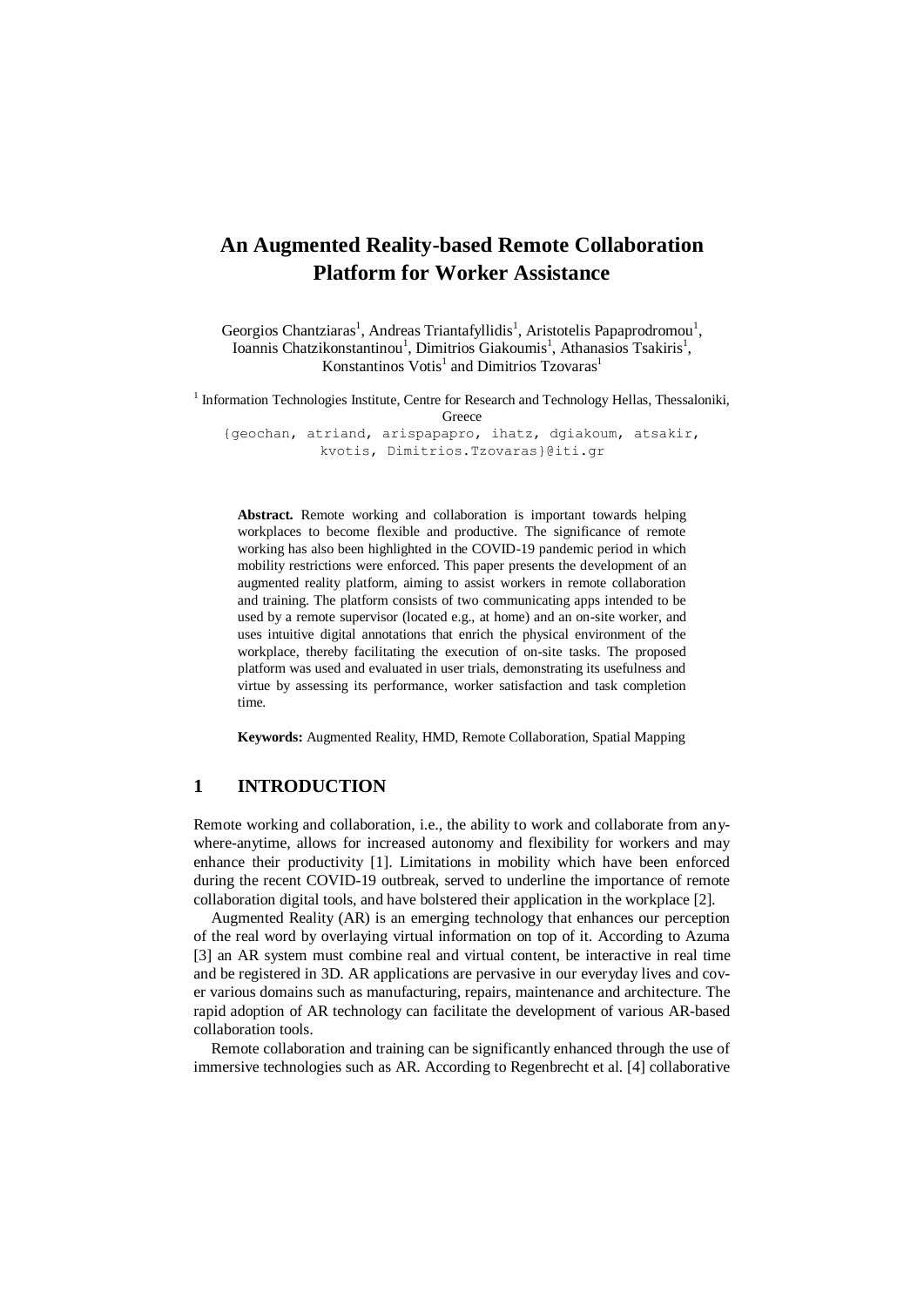AR is defined as an AR system where "multiple users share the same augmented environment" locally or remotely and which enables knowledge transfer between different users. AR-enabled collaboration is a relatively young field of research, although the first achievements date back several decades [5]. Nonetheless, the potential of AR for improvement in collaboration efficiency has been reported [6]. Previous research has shown that AR-enhanced remote collaboration can have a major impact in the construction industry [7]. AR-based training platforms allow instructions and annotations to be attached to real world objects without the need of an on-site expert. As the tasks of assembling, operating or maintaining in the construction industry field become more complex the need to reduce costs and training time is essential. The immersion provided by AR-based systems has shown to significantly reduce training time and costs required by employers [8].

The majority of AR platforms developed for workplaces, have been so far application-specific and limited in integrating both remote collaboration and training capabilities. In this direction, we present an AR-based platform aiming to improve collaboration efficiency, productivity, and training. The platform is based on the marker-less augmented reality technology and it can be used on any environment and workplace from any user equipped with a smartphone, a tablet or a Head-Mounted Display (HMD) as the only required equipment. The platform also uniquely takes advantage of augmented reality-enhanced training, through providing the ability to extract keyframe clips with step-by-step instructions, and store them for future reference. The rest of the paper is organized as follows: Section 2 presents related works found in the scientific literature. The proposed system design is described in section 3. Section 4 shows the system development. Preliminary experimental results from user trials are reported in section 5. Concluding remarks are discussed in section 6.

# **2 AUGMENTED REALITY FOR TRAINING AND COLLABORATION**

Piumsomboon et al. [9] report on CoVAR, a remote collaboration Mixed-Reality system that is based on the fusion of Augmented Reality and Augmented Virtuality concepts. A local user's AR HMD is used to map the environment, which is transmitted and presented to the remote user as a 3D environment. Users may interact through eye gaze, head gaze and hand gestures. The proposed system incorporates several collaboration facilitating features such as 3rd person view, awareness cues and collaborative gaze.

Alem et al. [10] report on HandsOnVideo, an AR-enabled remote collaboration system that is based on the use of natural hand. The remote collaborator uses an overhead fixed camera to capture hand motion and transmit it as video feed to the display of the local collaborator. The local collaborator essentially sees the video feed of the remote collaborator's hands superimposed over their viewing field and registered with the environment. Thus the remote collaborator is able to guide the local collaborator through hand gestures that are visible in real-time.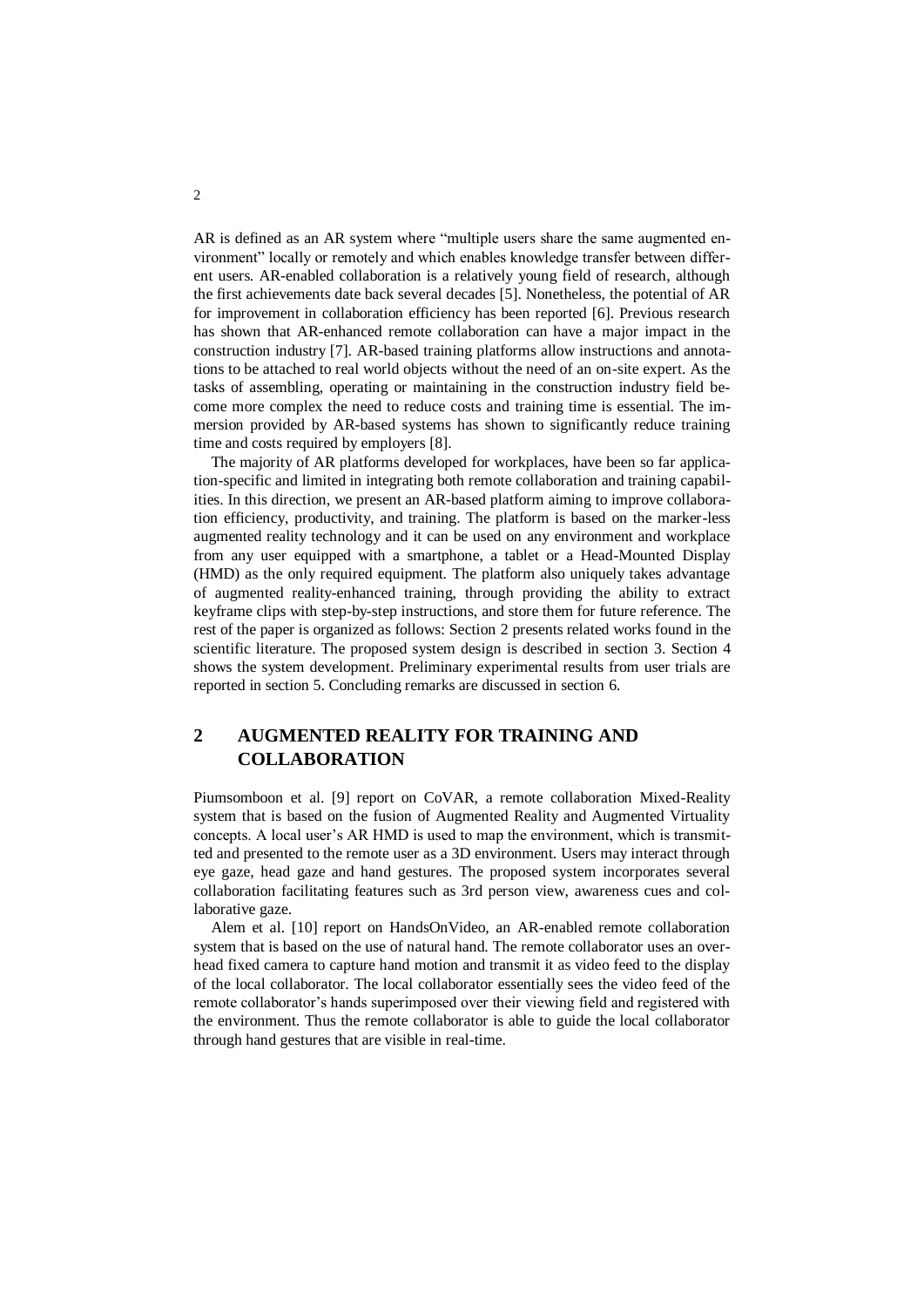Billinghurst et al. [11] propose a face-to-face collaboration system where users manipulate Tangible User Interface (TUI) elements through an AR interface. The elements reported in the paper are materialized in the form of flat markers that are used for identification and tracking. A 3D representation of the corresponding element is superimposed on the tracking marker. Authors present a series of applications of the proposed approach.

Barakonyi et al. [12] report on an AR-augmented videoconferencing system. The system aims to facilitate collaborative control of applications through augmentation of input using marker-based tracking. Application content is superimposed over the markers, and the users may manipulate the markers or place them on their workspace. Thus, the user is able to control an application using marker manipulation, in addition to regular mouse-based input.

Vassigh et al. [13] report on the development and testing of a collaborative learning environment with application to building sciences with the aim of integrating simulation technologies with AR for enhanced decision making in architecture, engineering and construction (AEC). Authors present a system application to the design of an architectural building component, where professionals collaborate through the manipulation of blocks in an AR-enhanced tablet interface.

Webel et al. [14] propose a platform for multimodal Augmented Reality-based training of maintenance and assembly skills to improve training in the field of maintenance and assembly operations. They report that the skill level of technicians who trained with the developed training platform was higher than the skill level of those who used traditional training methods.

The innovation of our proposed system compared to the related work is its ability to extract keyframes and a summary of the performed steps that can benefit the remote supervisor by reducing her/his cognitive load during a demonstration. It can also operate at any environment to assist any task without the use of markers or a specific hardware setup and it can be deployed both on a mobile device and on an HMD.

# **3 SYSTEM DESIGN**

The platform consists of two applications that communicate with each other, one running on the device of the on-site worker and another running on the remote device used by an expert guide. Fig. 1 shows the schematic overview of the proposed system.

Both apps connect to a backend manager platform. The remote supervisor receives video feed from the AR HMD of the on-site worker, sharing their first-person view of the workspace. The remote expert guide is able to guide the on-site worker by inserting virtual cues and annotations on his workspace view. Annotations become available in the view of the on-site worker.

Using their credentials, users can log in to the local and remote applications. The on-site user can use a mobile device (smartphone) or a Mixed Reality (MR) HMD, such as the Microsoft Hololens. Through the device's sensors the surrounding environment is scanned. The same application can run on both devices allowing the preferred choice of use depending on the situation and the task at hand.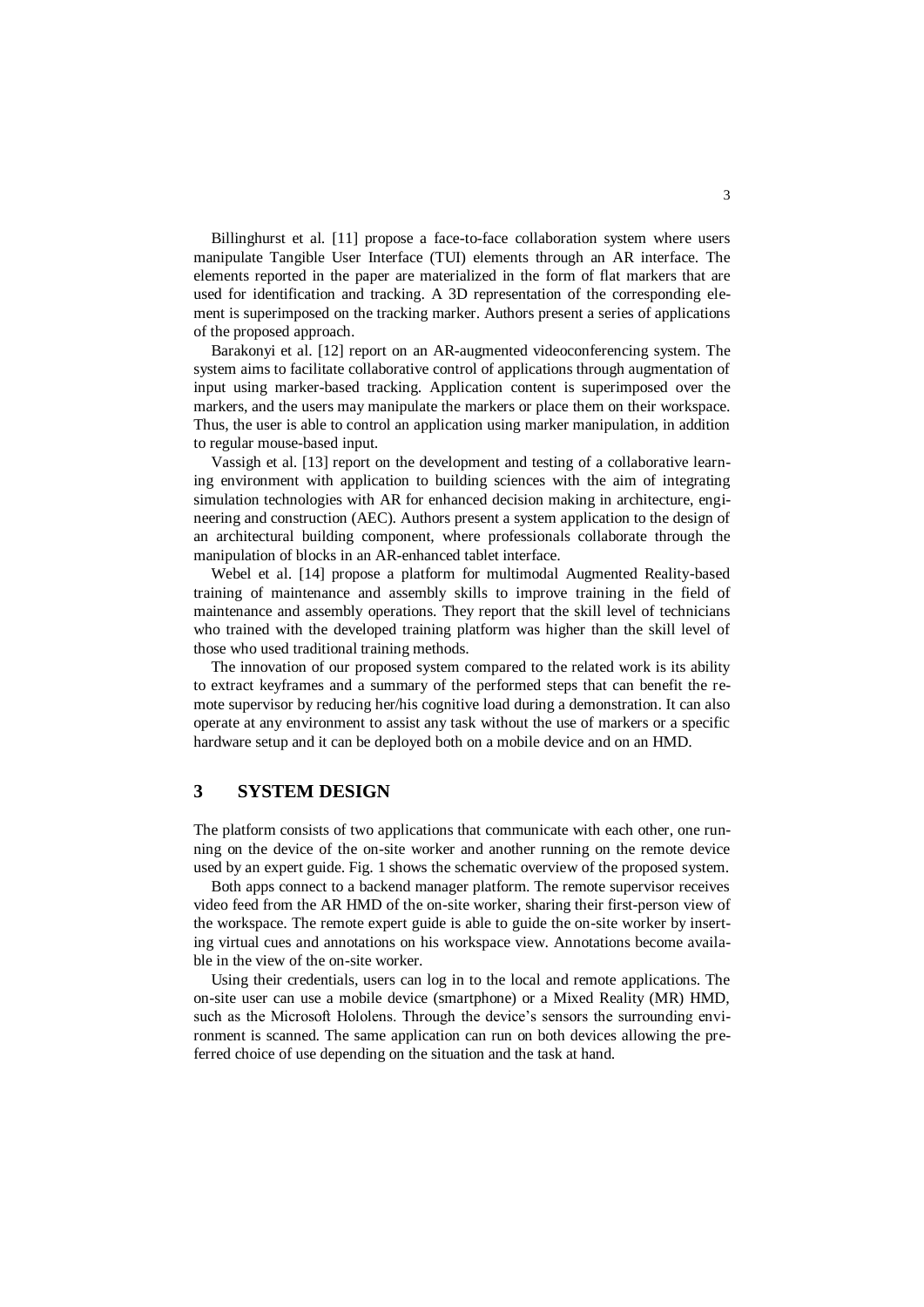

**Fig. 1.** AR Remote Colaboration tool system architecture

For example an HMD can be more useful for a task that requires both hands to be free while a tablet could be more suitable for the task of simply inspecting a machine and for simple, one-handed interactions. The on-site worker (Hololens) can select an available remote expert guide from a list and call for assistance using hand gestures or touch screen (mobile). The remote expert (mobile) chooses whether to accept or reject the call.

Once the call is setup the remote expert receives live video view from the on-site worker on his mobile device (Fig. 2). Additionally the two users can communicate through real time voice chat. At any time, the remote expert is able to freeze a specific frame from the live view. The expert can zoom and pan on the frame by using pinching and dragging touch gestures in order to focus on a specific part of the worker's view. Subsequently, the expert can insert annotations on the frozen frame, selecting from an array of available symbols (pointing arrows, 3D models), as well as text. Insertion is intuitively performed through touching a point in the viewing field. Through a 2D screen space to 3D world space coordinates transformation, the annotations are sent to the on-site user and rendered as 3D meshes superimposed on his view of the surroundings. Through an on-screen shortcut, the worker and remote expert may clear all annotations with a single interaction.

For each annotation we extract the relevant keyframes and save a clip of the annotation step. During the session the remote expert can access the list of the previous annotation clips and view the corresponding step in real time. Once the call is terminated we generate a session summary containing every annotation step and upload it to a server.

Those sessions can be accessed at any time from any user thus contributing to knowledge sharing and reducing training costs and time. Thus we combine real time collaboration and training with asynchronous AR-enabled step by step instructions.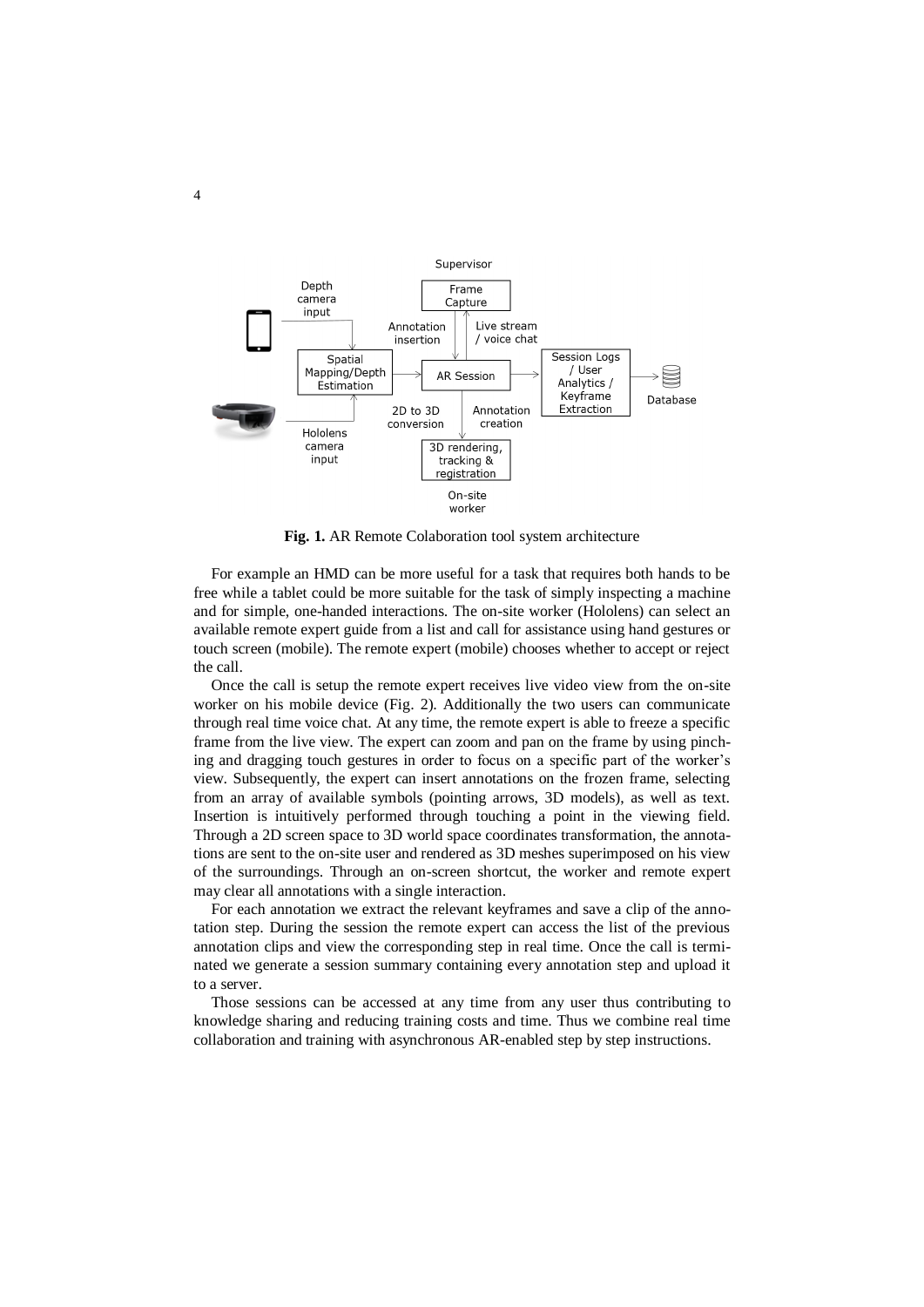

**Fig. 2.** Remote supervisor app view with live stream from the Hololens camera (left) On-site worker wearing the Hololens (right)

Furthermore, a log of the whole session containing timestamps for each action performed is uploaded to the server. The saved logs offer valuable insights concerning the time spent on each screen, the total duration of the call and annotations that are used more frequently.

The platform also incorporates a push notification system that informs the remote supervisor about incoming calls. Through the same system and a web based manager back-end platform scheduled calls can be arranged between different users for a specific date and time.

An overview of the remote expert app user interface functionality can be seen in Fig. 3. On the center of the screen the live camera preview of the on-site worker's view is located. On the left panel there are four buttons. The top button is used to capture a frame from the live view. The rest are used for inserting arrow, text and 3D hand annotations respectively. Next to that panel there is the clips preview panel with thumbnails for each recorded action clip. The right panel contains buttons to undo, erase and send annotations or delete the annotations from the on-site user's view. Next to that panel a red button for recording clips is located.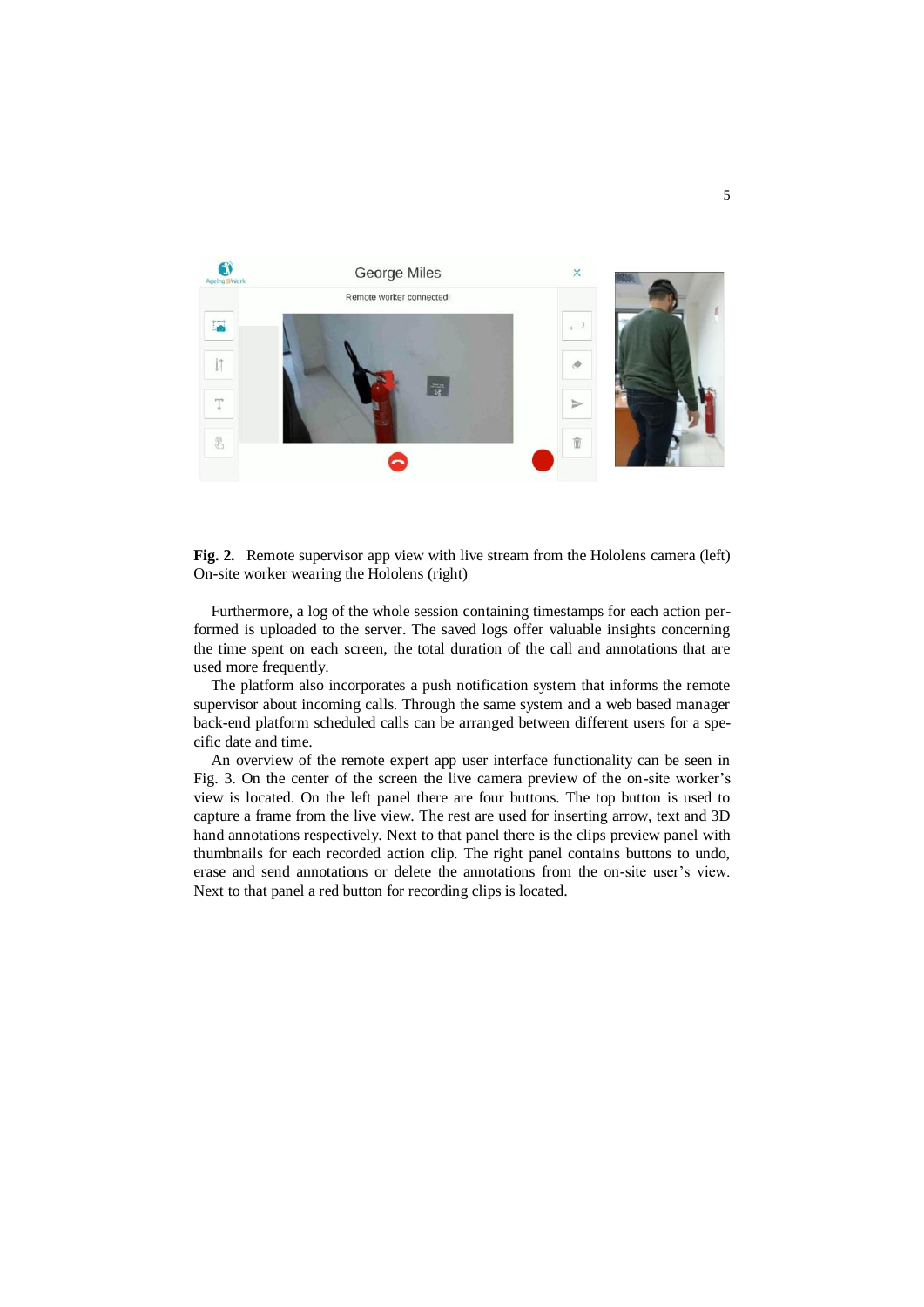

**Fig. 3.** User interface functionality overview of the guide app

# **4 IMPLEMENTATION**

Both on-site and remote user applications were developed with the Unity3D game engine. Unity3D is ideal for the development of AR applications as it can render 3D meshes on top a device's camera view. The basic component of a Unity application is a scene. The main scene of the on-site app is initially an empty 3D space that consists of a virtual camera that is aligned with the device's physical camera and the camera's live view as a background. The 3D annotations are created as 3D transformations that contain 3D meshes and are continuously tracked as the device moves. The engine offers the ability to build for multiple target platforms so the same core application can be deployed on a mobile device and an HMD. The basic components implemented in the system are presented in Fig. 4 and described below.



**Fig. 4.** Impelented modules flow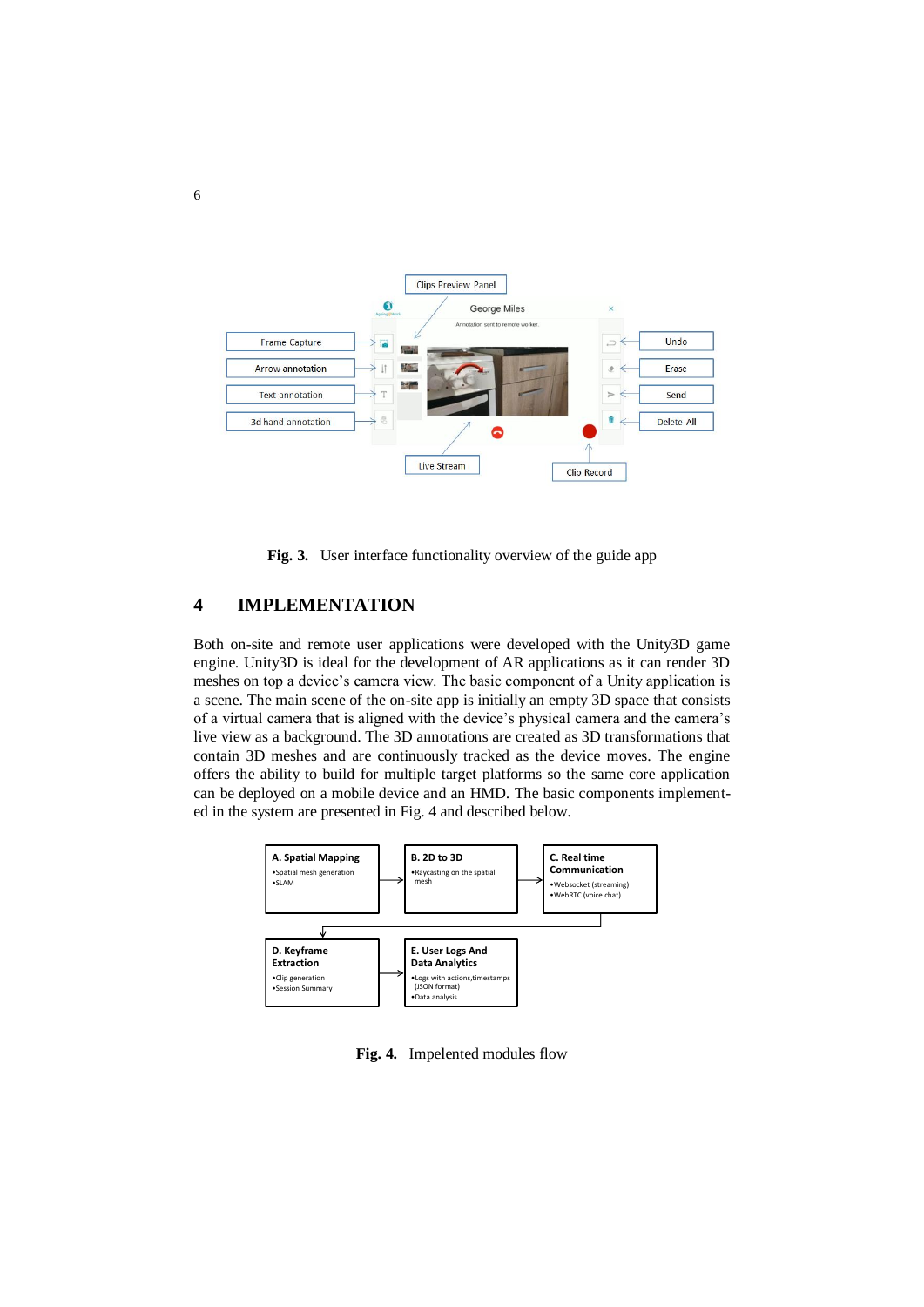### **4.1 Spatial Mapping**

The system is based on the markerless augmented reality technology. No previous knowledge of the environment or markers is needed and it can work on any indoor or outdoor space. For the mobile version we implemented the ARCore library that can detect horizontal and vertical planes as well as the ability to reconstruct a spatial mesh of the environment based on the depth camera of the mobile device [15]. Given a 3D point A in the real-world environment and a corresponding 2D point a in the depth image, the value assigned by the Depth API at a is equal to the length of the distance between the camera center C and point A, projected onto the principal axis Z as shown in Fig. 5. This can also be referred as the z-coordinate of A relative to the camera origin C. By assigning a depth value to every point in the camera frame we construct a depth map of the surrounding environment. Through a process called simultaneous localization and mapping, or SLAM, the device understands where it is located relative to the world around it [16]. The app detects and tracks visually distinct feature points in the camera image to compute its orientation and change in location. The visual information is fused with inertial measurements from the device's IMU to estimate the pose (position and orientation) of the camera relative to the world over time. We align the pose of the virtual camera of the 3D scene with the pose of the device's camera in order to render the virtual content from the correct perspective. The rendered virtual image can be overlaid on top of the image obtained from the device's camera, making it appear as if the virtual content is part of the real.



Fig. 5. Projection of a real word point A on the principal axis Z, source: [15]

Similarly on the Hololens we used Microsoft's spatial mapping API to detect surfaces. The 6 sensors of the Hololens provide a more detailed spatial map that leads to more precise annotations [17]. The application continuously scans different volumes of the environment in order to receive spatial mapping data. Spatial mapping provides a set of spatial surfaces for the scanned volumes. Those volumes are attached to the HoloLens (they move, but do not rotate, with the HoloLens as it moves through the environment). Each spatial surface is a representation of a real-world surface as a triangle mesh attached to a world-locked spatial coordinate system. During the AR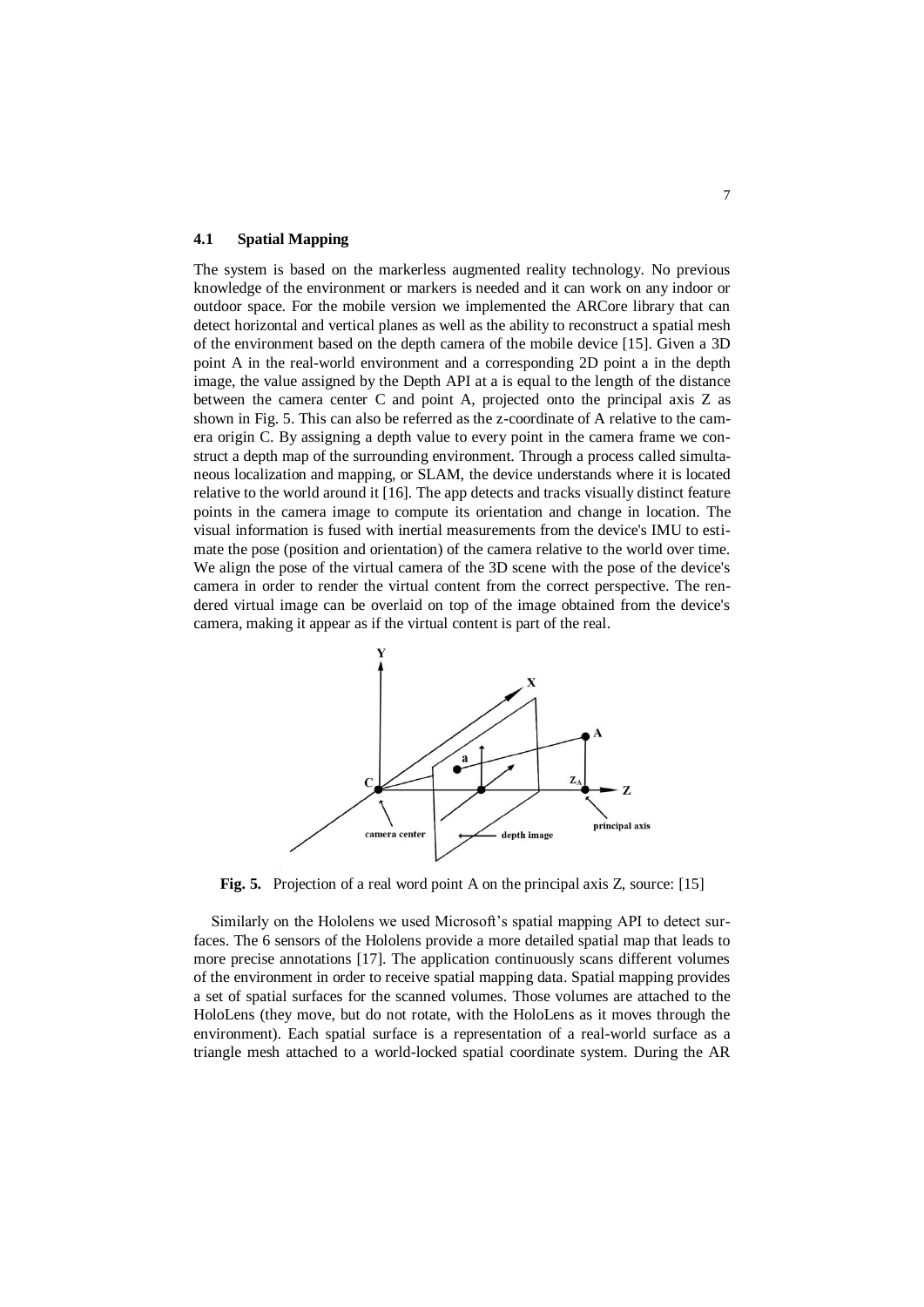session new data are continuously gathered from the environment through the sensors and the spatial surface is updated. For each new spatial surface acquired a spatial collider component is calculated that will be later used for the mapping of the 2D coordinates in the 3D space.

### **4.2 Mapping 2D coordinates in the 3D world**

The interaction of the remote expert while inserting annotations is performed on the 2D surface of the tablet. In order to create 3D annotations in the on-site user's view we convert the 2D coordinates of the inserted annotations in the captured frame to 3D world space coordinates. To do so we implement the raycasting method [18]. Raycasting is the process of shooting an invisible ray from a point, in a specified direction to detect whether any colliders lay in the path of the ray. The spatial mesh that is extracted in the spatial mapping process described in the previous section contains a collider component. Each time a frame is captured a virtual camera is stored at the current position and orientation. The virtual camera's projection and world matrix are identical to the device's camera matrices. The ray originates from the virtual camera's position and goes through positions (x,y) pixel coordinates on the screen. The point in 3D world space where the ray intersects with the spatial collider is the origin of the 3d annotation (Fig. 6). Thus the 3D annotations appear in the equivalent positions of their 2D counterparts.



**Fig. 6.** Ray originating from a virtual camera and intersecting with a 3D collider

### **4.3 Real time communication**

In order to achieve a low latency and fast communication between the two users we implemented the Websocket protocol [19]. WebSocket is a computer communications protocol, providing full-duplex communication between a client and a remote server over a single TCP connection. Through WebSocket, servers can pass data to a client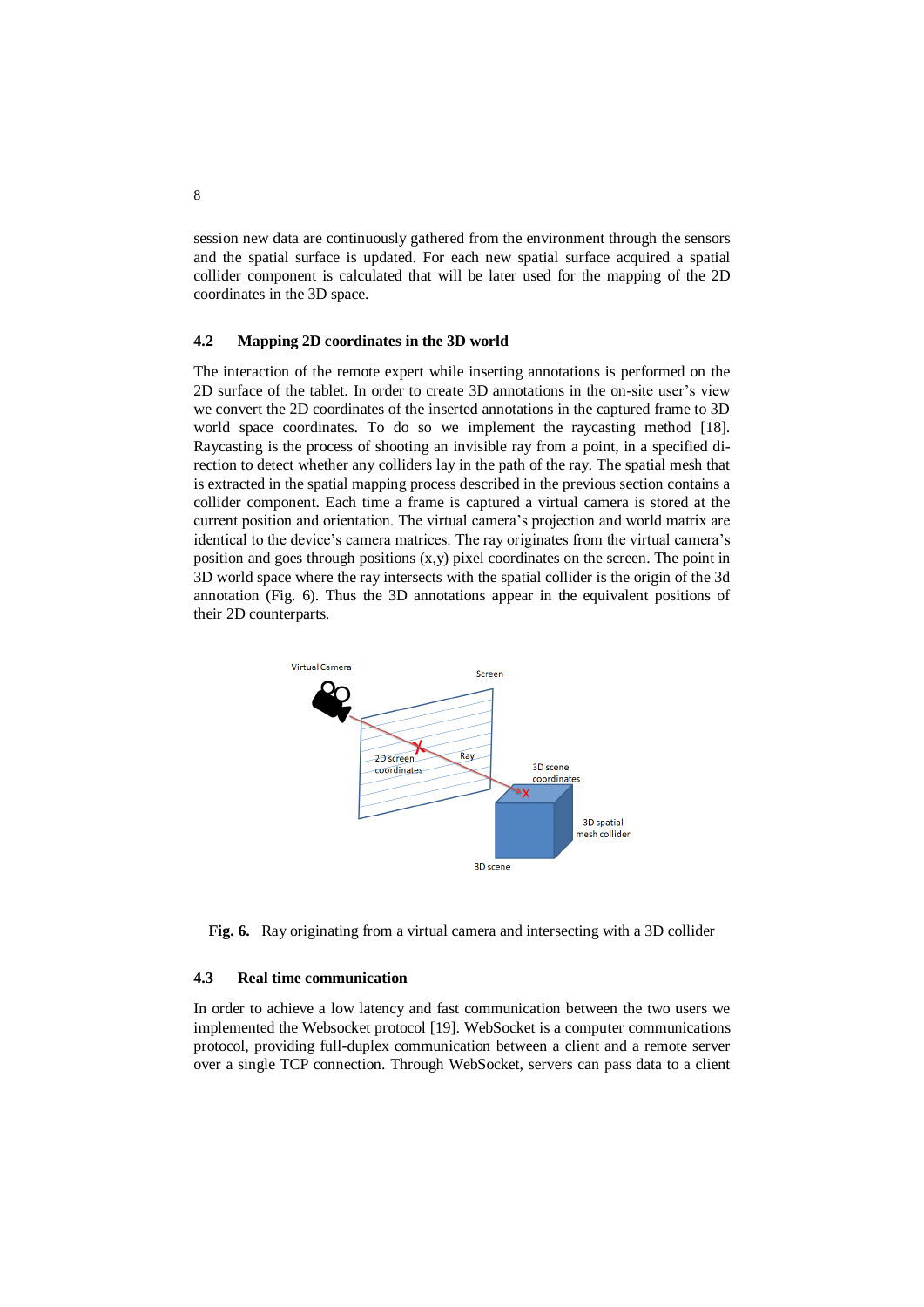without prior client request, allowing for dynamic content updates. We used the websocket connection to stream frames from the on-site application camera to the supervisor. The video stream resolution and aspect ratio depends on the on-site device's camera resolution so the supervisor application dynamically updates the stream preview frame for each call. Apart from the real time video stream the platform offers real time voice chat to facilitate the communication between the users. The voice chat is based on the WebRTC framework [20]. The WebRTC framework combines two different technologies: media capture devices and peer-to-peer connectivity. Media capture devices includes video cameras and microphones. For cameras and microphones, we used the mediaDevices module to capture MediaStreams. The RTCPeerConnection interface handles the peer-to-peer connectivity. This is the central controller for the connection between two clients in the WebRTC communication.

### **4.4 Keyframe Extraction**

A novel feature of the proposed system is the ability to extract keyframe clips of the generated annotations. A 10 second clip of the on-site user's view can be saved for each created annotation. During the call those clips are available for the supervisor to inspect on a separate panel. Once the call is terminated the clips can be uploaded to a knowledge base and be available for future users to watch for training purposes or to assist them during the performance of a task.

#### **4.5 User Logs And Data Analytics**

During each user session the system records a log of the performed actions. Each action is defined by its type and a timestamp. The available actions range from user login and call for assistance to the type of annotation created. Based on those logs valuable information can be extracted such as which users had the most call time or what type of annotations are mostly used. Through acquiring and analyzing such quantitative data collections, we are able to examine the usability and efficiency of the platform, and improve its features.

# **5 EXPERIMENTAL RESULTS**

In order to evaluate our system we performed user trials within a laboratory environment. The basic purpose was to test the usability of the system and the collaborative experience of the users, both remote and on-site.

# **5.1 Experiment Setup**

We chose the use of a 3D printer by an untrained worker as experimental task, because of the value and potential of 3D printers in the modern construction industry. This scenario can be adapted to similar cases in the construction and manufacturing domain as it involves the operation of a machine by a worker, input through buttons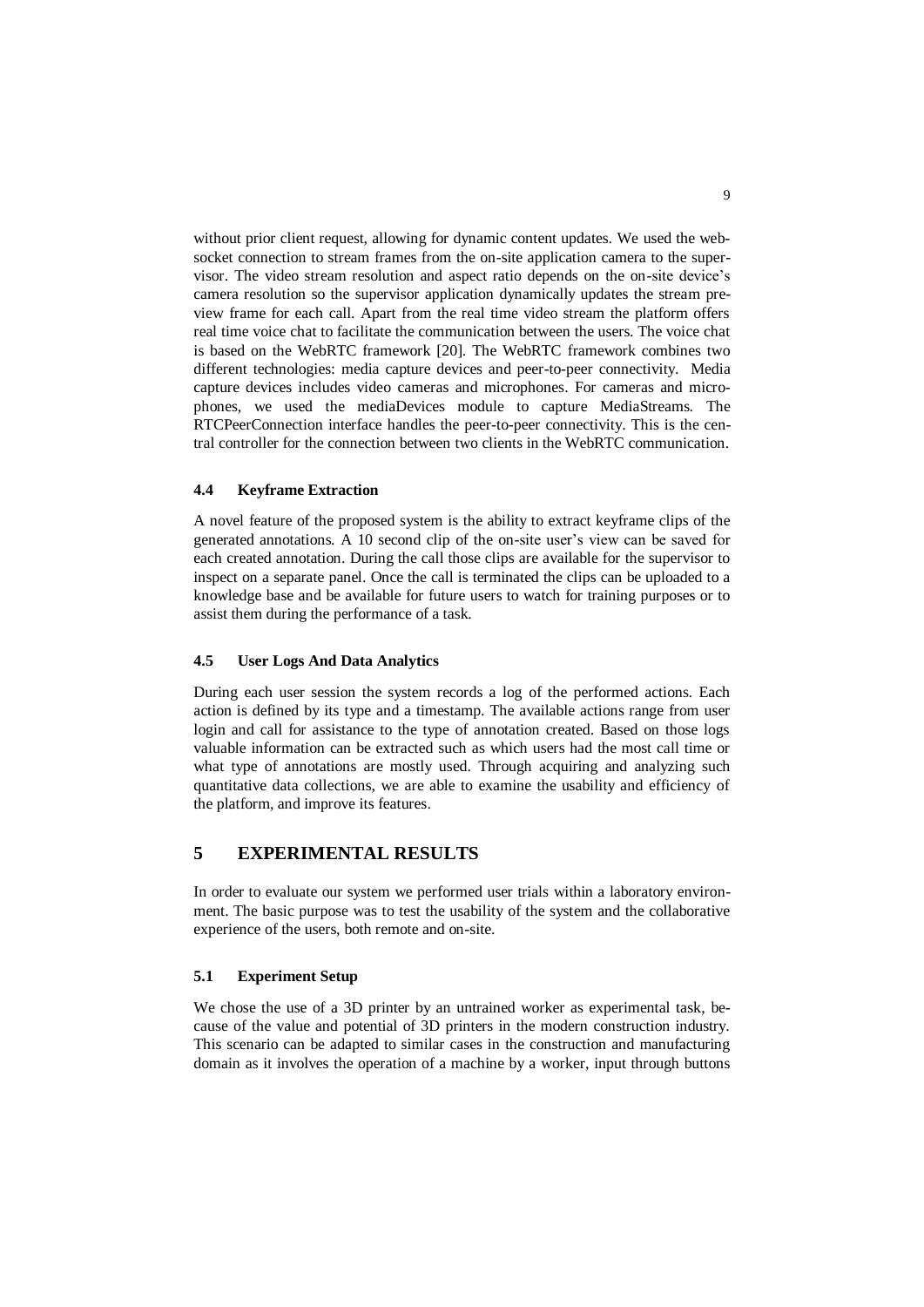and panels and the use of different devices. The printer used for this task is the Ultimaker 3 3D printer, a desktop 3D printer with a dual extruder (Fig. 7). This printer uses Polylactic Acid (PLA), a thermoplastic polyester, to extrude the plastic on a build platform where it solidifies. The on-site users were equipped with an Android mobile device equipped with a depth sensing camera with a resolution of 2260 x 1080 pixels. The remote supervisors where equipped with an Android tablet and were stationed in a separate room away from the laboratory in which the printer resided. The communication was handled through a high speed Wi-Fi connection.



**Fig. 7.** The Ultimaker 3 3D printer set up

### **5.2 Participants and procedure**

A total of 8 participants took part in the study, 7 male and 1 female. The mean age of the participants was 25  $(\pm 1.36)$  years. The participants were asked to perform the task of printing a cube from a usb stick. None of them had used the 3D printer before. The remote guide assisted the on-site user by annotating the usb stick on the table, the usb port on the printer as well as the actions required on the printer input menu (Fig. 8). After the test the users were asked to fill out a questionnaire with questions about the ease of communication during the collaboration session, the usability of the interfaces and the effectiveness of the platform. The questionnaire was based on the System Usability Scale (SUS) [21]. The System Usability Scale (SUS) is an effective tool for assessing the usability of a product such as an application. It consists of a 10-item questionnaire with five response options for respondents; from Strongly agree to Strongly disagree.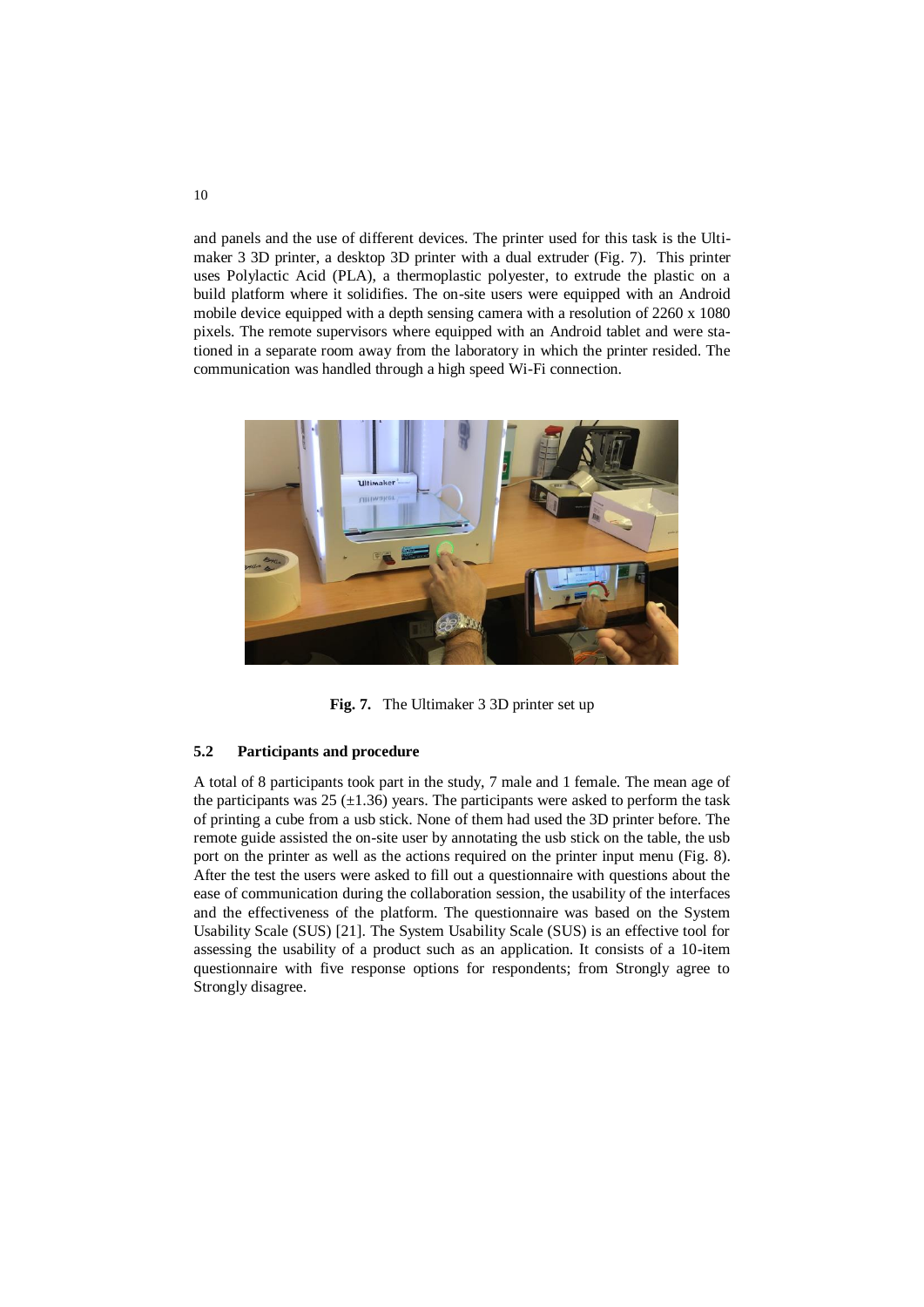

**Fig. 8.** The basic annotations inserted by the remote guide. (1) Arrow pointing to the usb stick (2) Arrow pointing to the usb port (3) 3D hand animation indicating the button to push (4) rotating arrow indicating the clockwise rotation of the button to select a file

## **5.3 Results**

Every participant was able to complete the task successfully without previous knowledge of using the 3D printer. The average SUS score was 94. According to Bangor et al. [21] any system above 68 can be considered usable. The higher the score the more usable the system is. We can deduct from the score that the AR platform is highly intuitive for the users. The average of positively-worded questions Q1, Q3, Q5, Q7 and Q9 (e.g. questions related to easiness to use and learn) is relatively high while the average of negatively-worded questions Q2, Q4, Q6, Q8 and Q10 (e.g. questions related to complexity and required technical support) is low (Fig. 9). Apart from the questionnaire, quantitative data was collected through the platform's log files. Based on those we were able to measure the mean time required for a user to perform the task compared to the time needed using a traditional manual. The mean execution time was 78  $(\pm 15)$  secs. The fastest completion time was 60 secs. A separate group of 4 inexperienced users acting as a control group, was asked to perform the same task using only written instructions. Their mean task completion time was  $87 (\pm 26)$  secs. We notice a 10% improvement in completion times using our proposed system (Fig. 10).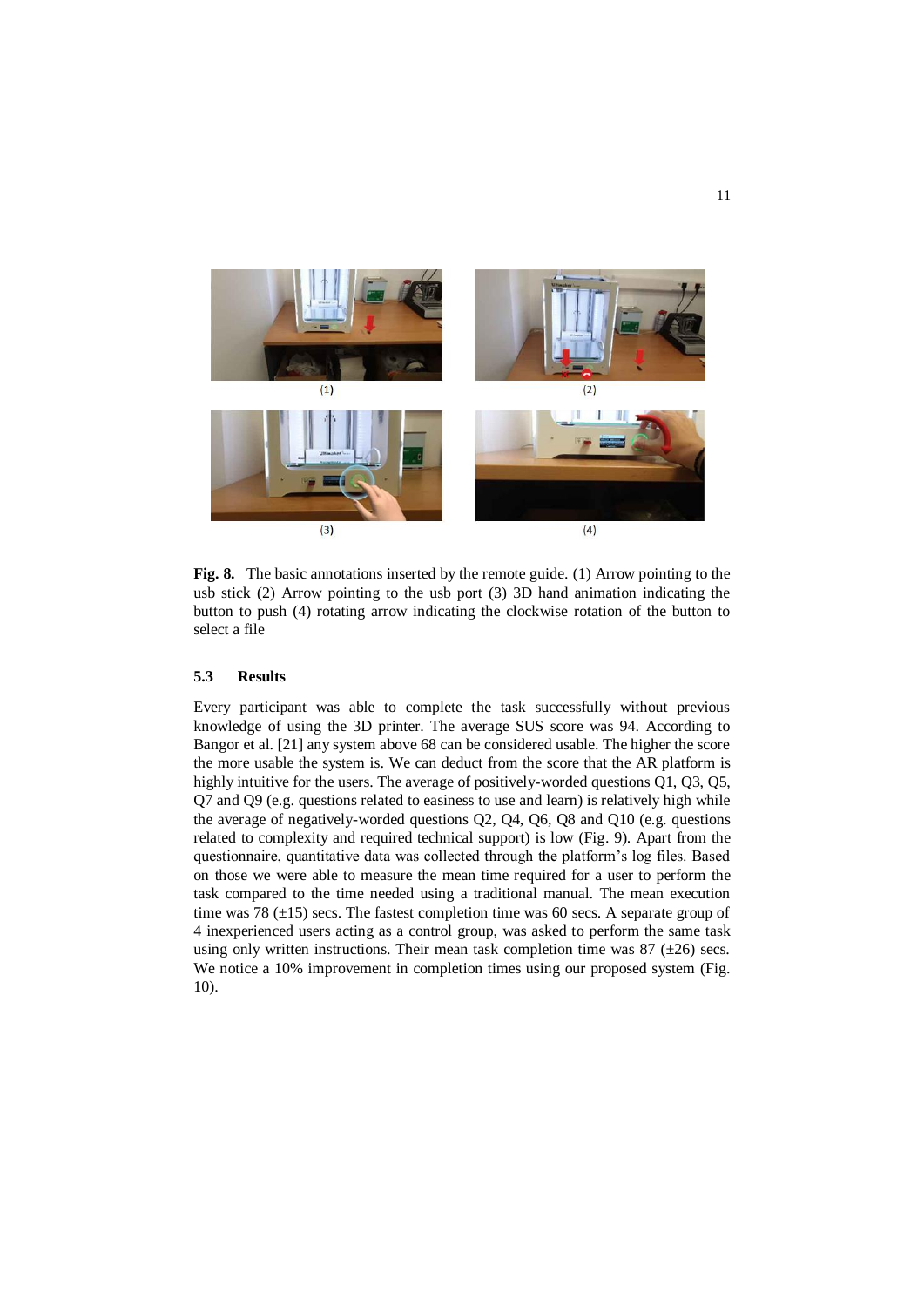

Fig. 9. Average SUS scale rating results from the on-site users (1: strongly disagree, 5: strongly agree) – Q1: I would use this system frequently, Q2: The system is unnecessarily complex, Q3: The system is easy to use, Q4: The support of a technical person is needed, Q5: The functions in this system are well, Q6: Too much inconsistency, Q7: The system is easy to learn, Q8: The system is very cumbersome to use, Q9: I felt very confident using the system, Q10: I needed to learn a lot of things before using



**Fig. 10.** Mean task completion time using a traditional manual and the AR tool

Regarding the performance of the system, we measured the frame rate of the applications. The on-site app runs at 60 fps with no drops even when multiple annotations are rendered. The average frame rate of the video stream received by the supervisor app is 15 fps over a high speed Wi-Fi connection.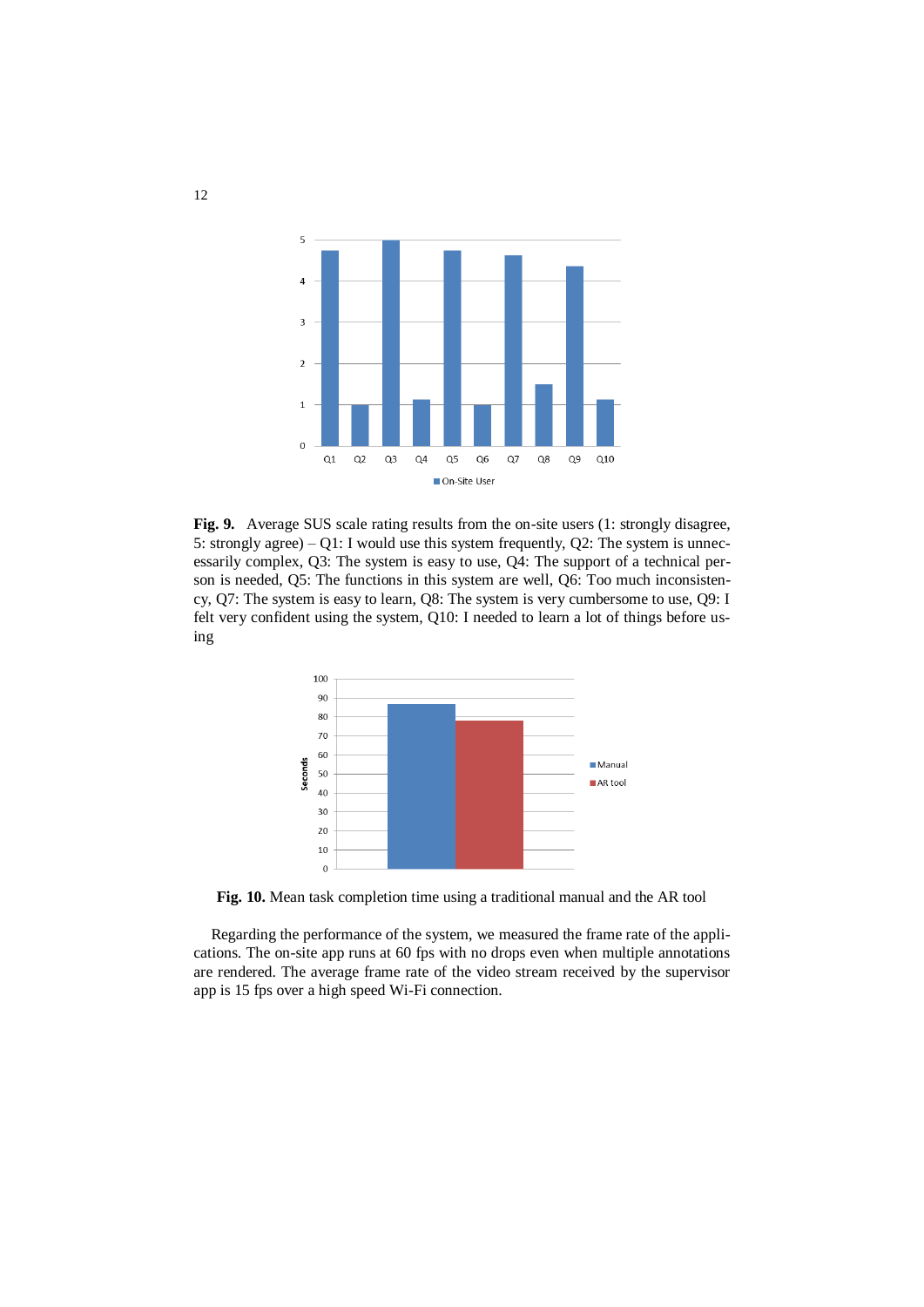# **6 CONCLUSION**

In this paper we proposed a novel AR remote collaboration platform for workplaces. The platform primarily aims to facilitate the execution of on-site tasks by inexperienced workers, through the guidance by a remote user, using intuitive digital annotations which enrich the physical environment of the on-site worker. In this context, the platform could be particularly significant during the COVID-19 pandemic period, in which several people, including vulnerable groups such as older people or individuals with a chronic disease, were enforced to work from their home .

In addition to real-time collaboration through AR, the platform offers a novel approach to generating intuitive process documentation, through the automatic extraction of keyframe video clips, that enable highlighting the critical parts of the process at hand. To this end, the platform may contribute to the lifelong training paradigm [22].

Preliminary results from our experimental user study, showed that the platform promotes efficiency in task completion, and it is highly usable. As a next step, we aim to conduct longitudinal studies in real-life working environments, to further assess the effectiveness of the proposed system.

**Acknowledgment.** This work was funded by the European Union's Horizon 2020 Research and Innovation Programme through Ageing at Work project (under grant agreement no 826299).

### **References**

- 1. Attaran, M., Attaran, S., & Kirkland, D. (2019). The need for digital workplace: increasing workforce productivity in the information age. International Journal of Enterprise Information Systems (IJEIS), 15(1), 1-23.
- 2. Waizenegger, L., McKenna, B., Cai, W., & Bendz, T. (2020). An affordance perspective of team collaboration and enforced working from home during COVID-19. European Journal of Information Systems, 1-14.
- 3. Azuma R., A Survey of Augmented Reality, Tele-operators and Virtual Environments, Presence: Teleoperators and Virtual Environments 6,4, August 1997, 355-385.
- 4. Regenbrecht, H. T., Wagner, M., & Baratoff, G. (2002). Magicmeeting: A collaborative tangible augmented reality system. Virtual Reality, 6(3), 151–166.
- 5. Billinghurst, M. and Kato, H., 2002. Collaborative augmented reality. Communications of the ACM, 45(7), pp.64-70.
- 6. Jalo, H., Pirkkalainen, H., Torro, O., Kärkkäinen, H., Puhto, J. and Kankaanpää, T., 2018. How Can Collaborative Augmented Reality Support Operative Work in the Facility Management Industry?. In KMIS (pp. 39-49).
- 7. El Ammari, K., Hammad, A., (2019). " Remote interactive collaboration in facilities management using BIM-based mixed reality." Journal of Automation in Construction, 107, 102940.